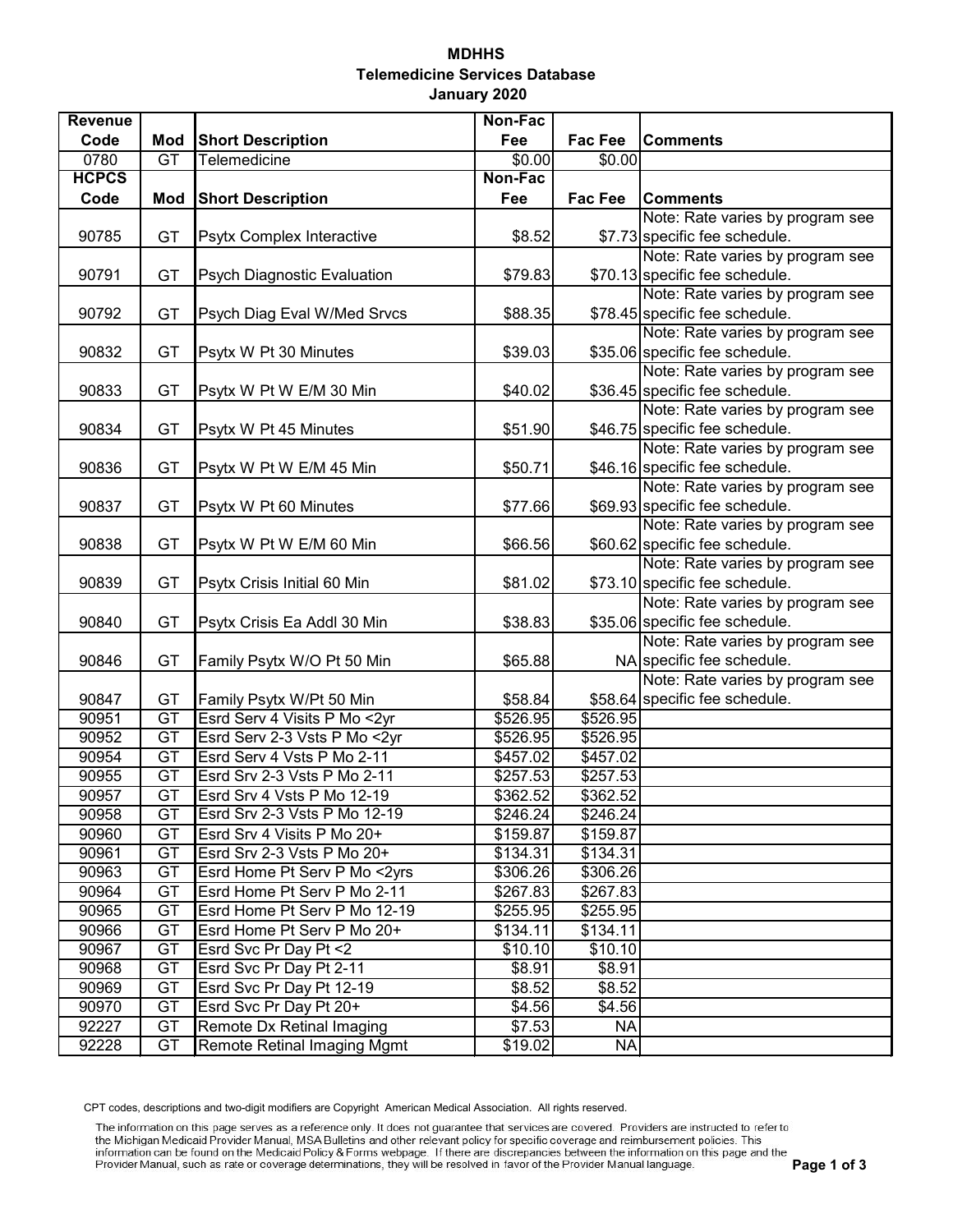## **MDHHS Telemedicine Services Database January 2020**

| <b>HCPCS</b>   |                 |                                                                       | Non-Fac              |                    |                                  |
|----------------|-----------------|-----------------------------------------------------------------------|----------------------|--------------------|----------------------------------|
| Code           | Mod             | <b>Short Description</b>                                              | Fee                  | Fac Fee            | <b>Comments</b>                  |
|                |                 |                                                                       |                      |                    | Note: Rate varies by program see |
| 96116          | GT              | Nubhvl Xm Phys/Qhp 1st Hr                                             | \$54.68              |                    | \$47.54 specific fee schedule.   |
|                |                 |                                                                       |                      |                    | Note: Rate varies by program see |
| 96156          | GT              | Hith Bhv Assmt/Reassessment                                           | \$54.87              |                    | \$49.72 specific fee schedule.   |
|                |                 |                                                                       |                      |                    | Note: Rate varies by program see |
| 96158          | GT              | Hith Bhv Ivntj Indiv 1st 30                                           | \$37.44              |                    | \$33.88 specific fee schedule.   |
|                |                 |                                                                       |                      |                    | Note: Rate varies by program see |
| 96159          | GT              | Hith Bhv Ivntj Indiv Ea Addl                                          | \$13.07              |                    | \$11.69 specific fee schedule.   |
| 96160          | $\overline{GT}$ | <b>Pt-Focused Hith Risk Assmt</b>                                     | \$1.39               | <b>NA</b>          |                                  |
| 96161          | GT              | <b>Caregiver Health Risk Assmt</b>                                    | \$1.39               | <b>NA</b>          |                                  |
|                |                 |                                                                       |                      |                    | Note: Rate varies by program see |
| 96164          | GT              | Hith Bhv Ivntj Grp 1st 30                                             | \$4.16               |                    | \$3.72 specific fee schedule.    |
|                |                 |                                                                       |                      |                    | Note: Rate varies by program see |
| 96165          | GT              | Hith Bhv Ivntj Grp Ea Addl                                            | \$1.93               |                    | \$1.63 specific fee schedule.    |
|                |                 |                                                                       |                      |                    | Note: Rate varies by program see |
| 96167          | GT              | Hith Bhv Ivntj Fam 1st 30                                             | \$30.17              |                    | \$27.19 specific fee schedule.   |
|                |                 |                                                                       |                      |                    | Note: Rate varies by program see |
| 96168          | GT              | Hith Bhv Ivntj Fam Ea Addl                                            | \$10.70              |                    | \$9.66 specific fee schedule.    |
|                |                 |                                                                       |                      |                    | Note: Rate varies by program see |
| 99201          | GT              | <b>Office/Outpatient Visit New</b>                                    | \$25.55              |                    | \$14.86 specific fee schedule.   |
|                |                 |                                                                       |                      |                    | Note: Rate varies by program see |
| 99202          | GT              | <b>Office/Outpatient Visit New</b>                                    | \$42.39              |                    | \$28.33 specific fee schedule.   |
|                |                 |                                                                       |                      |                    | Note: Rate varies by program see |
| 99203          | GT              | <b>Office/Outpatient Visit New</b>                                    | \$60.02              |                    | \$42.39 specific fee schedule.   |
|                |                 |                                                                       |                      |                    | Note: Rate varies by program see |
| 99204          | GT              | <b>Office/Outpatient Visit New</b>                                    | \$91.72              |                    | \$72.50 specific fee schedule.   |
|                |                 |                                                                       |                      |                    | Note: Rate varies by program see |
| 99205          | GT              | <b>Office/Outpatient Visit New</b>                                    | \$115.89             |                    | \$94.69 specific fee schedule.   |
|                |                 |                                                                       |                      |                    | Note: Rate varies by program see |
| 99211          | GT              | <b>Office/Outpatient Visit Est</b>                                    | \$12.88              |                    | \$5.15 specific fee schedule.    |
|                |                 |                                                                       |                      |                    | Note: Rate varies by program see |
| 99212          | GT              | <b>Office/Outpatient Visit Est</b>                                    | \$25.36              |                    | \$14.46 specific fee schedule.   |
|                |                 |                                                                       |                      |                    | Note: Rate varies by program see |
| 99213          | GT              | <b>Office/Outpatient Visit Est</b>                                    | \$41.80              |                    | \$28.72 specific fee schedule.   |
|                |                 |                                                                       |                      |                    | Note: Rate varies by program see |
| 99214          | GT              | <b>Office/Outpatient Visit Est</b>                                    | \$60.62              |                    | \$44.18 specific fee schedule.   |
|                |                 |                                                                       |                      |                    | Note: Rate varies by program see |
| 99215<br>99231 | GT<br>GT        | <b>Office/Outpatient Visit Est</b><br><b>Subsequent Hospital Care</b> | \$81.42              |                    | \$62.40 specific fee schedule.   |
|                | $\overline{GT}$ | <b>Subsequent Hospital Care</b>                                       | <b>NA</b>            | \$21.99            |                                  |
| 99232          | $\overline{GT}$ | <b>Subsequent Hospital Care</b>                                       | <b>NA</b>            | \$40.41<br>\$58.24 |                                  |
| 99233<br>99241 | $\overline{GT}$ | <b>Office Consultation</b>                                            | <b>NA</b><br>\$26.74 | \$18.42            |                                  |
| 99242          | $\overline{GT}$ | <b>Office Consultation</b>                                            | \$50.52              | \$38.83            |                                  |
| 99243          | $\overline{GT}$ | <b>Office Consultation</b>                                            | \$69.14              | \$54.28            |                                  |
| 99244          | $\overline{GT}$ | <b>Office Consultation</b>                                            | \$103.61             | \$87.36            |                                  |
| 99245          | $\overline{GT}$ | <b>Office Consultation</b>                                            | \$126.19             | \$107.96           |                                  |
| 99251          | GT              | <b>Inpatient Consultation</b>                                         | <b>NA</b>            | \$27.93            |                                  |
| 99252          | GT              | <b>Inpatient Consultation</b>                                         | <b>NA</b>            | \$42.20            |                                  |
|                |                 |                                                                       |                      |                    |                                  |

CPT codes, descriptions and two-digit modifiers are Copyright American Medical Association. All rights reserved.<br>The information on this page serves as a reference only. It does not guarantee that services are covered. Pro